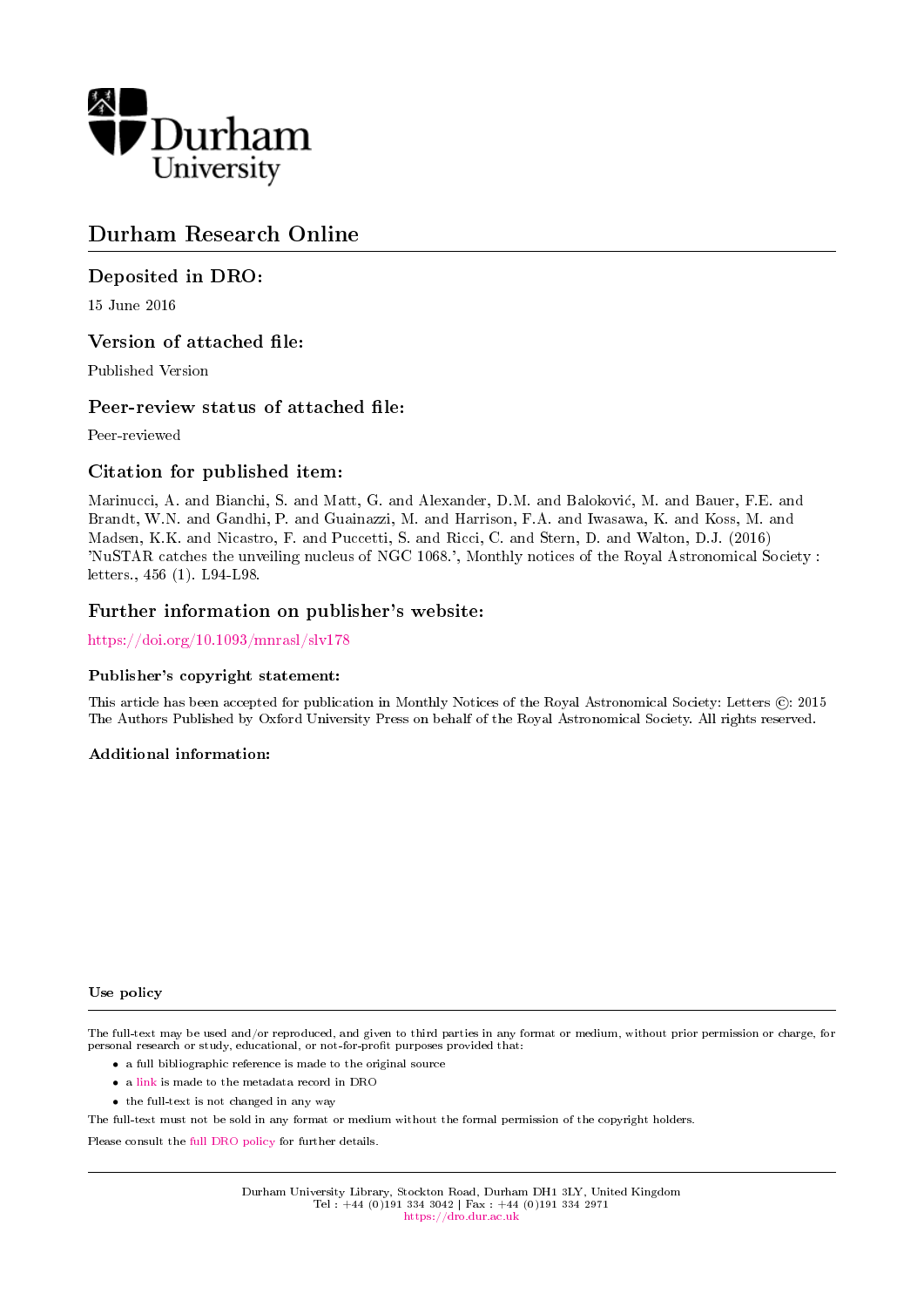# *NuSTAR* **catches the unveiling nucleus of NGC 1068**

A. Marinucci,  $1\star S$  $1\star S$ . Bianchi, <sup>1</sup> G. Matt, <sup>1</sup> D. M. Alexander, <sup>2</sup> M. Baloković, <sup>[3](#page-1-3)</sup> F. E. Bauer,  $4,5,6$  $4,5,6$  $4,5,6$  W. N. Brandt,  $7,8,9$  $7,8,9$  $7,8,9$  P. Gandhi,  $^2$  $^2$  M. Guainazzi,  $^{10}$  F. A. Harrison,  $^3$ K. Iwasawa, <sup>[11](#page-1-11)</sup> M. Koss, <sup>[12](#page-1-12)</sup> K. K. Madsen, <sup>3</sup> F. Nicastro, <sup>[13,](#page-1-13) [14](#page-1-14), 15</sup> S. Puccetti, <sup>13, [16](#page-1-16)</sup> C. Ricci, $^{4}$  $^{4}$  $^{4}$  D. Stern<sup>[17](#page-1-17)</sup> and D. J. Walton<sup>3[,17](#page-1-17)</sup>

<span id="page-1-0"></span><sup>1</sup>*Dipartimento di Matematica e Fisica, Universita degli Studi Roma Tre, via della Vasca Navale 84, I-00146 Roma, Italy `*

<span id="page-1-2"></span><sup>2</sup>*Department of Physics & Astronomy, University of Southampton, Highfield, Southampton, SO17 1BJ, UK*

<span id="page-1-3"></span><sup>3</sup>*Cahill Center for Astronomy and Astrophysics, California Institute of Technology, Pasadena, CA 91125, USA*

<span id="page-1-4"></span><sup>4</sup>*Instituto de Astrof´ısica, Facultad de F´ısica, Pontificia Universidad Catolica de Chile, 306, Santiago 22, Chile ´*

<span id="page-1-5"></span><sup>5</sup>*Millennium Institute of Astrophysics, Vicuna Mackenna 4860, 7820436 Macul, Santiago, Chile ˜*

<span id="page-1-6"></span><sup>6</sup>*Space Science Institute, 4750 Walnut Street, Suite 205, Boulder, CO 80301, USA*

<span id="page-1-7"></span><sup>7</sup>*Department of Astronomy and Astrophysics, 525 Davey Lab, The Pennsylvania State University, University Park, PA 16802, USA*

<span id="page-1-8"></span><sup>8</sup>*Institute for Gravitation and the Cosmos, The Pennsylvania State University, University Park, PA 16802, USA*

<span id="page-1-9"></span><sup>9</sup>*Department of Physics, 104 Davey Lab, The Pennsylvania State University, University Park, PA 16802, USA*

<span id="page-1-10"></span><sup>10</sup>*European Space Astronomy Centre of ESA, PO Box 78, Villanueva de la Canada, E-28691 Madrid, Spain*

<span id="page-1-11"></span><sup>11</sup>ICREA and Institut de Ciències del Cosmos, Universitat de Barcelona, IEEC-UB, Martí i Franquès, 1, E-08028 Barcelona, Spain

<span id="page-1-12"></span><sup>12</sup>*Institute for Astronomy, Department of Physics, ETH Zurich, Wolfgang-Pauli-Strasse 27, CH-8093 Zurich, Switzerland*

<span id="page-1-13"></span><sup>13</sup>*INAF Osservatorio Astronomico di Roma, via Frascati 33, I-00040 Monte Porzio Catone (RM), Italy*

<span id="page-1-14"></span><sup>14</sup>*Harvard-Smithsonian Center for Astrophysics, 60 Garden Street, MS-04 Cambridge, MA 02138, USA* <sup>15</sup>*Department of Physics, University of Crete, PO Box 2208, GR-710 03 Heraklion, Crete, Greece*

<span id="page-1-15"></span>

<span id="page-1-16"></span><sup>16</sup>*ASDC-ASI, Via del Politecnico, I-00133 Roma, Italy*

<span id="page-1-17"></span><sup>17</sup>*Jet Propulsion Laboratory, California Institute of Technology, 4800 Oak Grove Drive, Pasadena, CA 91109, USA*

Accepted 2015 November 10. Received 2015 October 29; in original form 2015 July 16

### **ABSTRACT**

We present a *NuSTAR* and *XMM*–*Newton* monitoring campaign in 2014/2015 of the Comptonthick Seyfert 2 galaxy, NGC 1068. During the 2014 August observation, we detect with *NuSTAR* a flux excess above 20 keV (32  $\pm$  6 per cent) with respect to the 2012 December observation and to a later observation performed in 2015 February. We do not detect any spectral variation below 10 keV in the *XMM*–*Newton* data. The transient excess can be explained by a temporary decrease of the column density of the obscuring material along the line of sight (from  $N_H \simeq 10^{25}$  cm<sup>-2</sup> to  $N_H = 6.7 \pm 1.0 \times 10^{24}$  cm<sup>-2</sup>), which allows us for the first time to unveil the direct nuclear radiation of the buried active galactic nucleus in NGC 1068 and to infer an intrinsic 2–10 keV luminosity  $L_X = 7^{+7}_{-4} \times 10^{43}$  erg s<sup>-1</sup>.

**Key words:** galaxies: active – galaxies: individual: NGC 1068 – galaxies: Seyfert.

### **1 INTRODUCTION**

Since Antonucci & Miller [\(1985\)](#page-5-0) proposed the unification scheme for type-1 and type-2 active galactic nucleus (AGN), it has been commonly thought that highly absorbed (i.e. Compton-thick, with  $N_{\rm H} \geq 1.5 \times 10^{24}$  cm<sup>-2</sup>) Seyfert 2s are obscured by neutral gaseous matter embedded in a thick molecular torus located at parsec distances from the central X-ray source (see Netzer [2015,](#page-5-1) for a recent review). Reflection from the torus reveals itself through a very intense neutral iron K  $\alpha$  emission line at 6.4 keV, with

equivalent widths of ∼1 keV, and a prominent Compton hump peaking at ∼20 keV (Ghisellini, Haardt & Matt [1994\)](#page-5-2).

Recently, both the size and the distance of this thick screen have been questioned by a number of observations that have measured significant column density variability of the innermost absorber over time-scales of days or even hours in nearby bright sources such as NGC 1365 (Risaliti et al. [2005;](#page-5-3) Rivers et al. [2015a\)](#page-5-4), NGC 4388 (Elvis et al. [2004\)](#page-5-5), NGC 4151 (Puccetti et al. [2007\)](#page-5-6) and NGC 7582 (Bianchi et al. [2009,](#page-5-7) Rivers et al. [2015b\)](#page-5-8). On the other hand, spatially resolved iron K  $\alpha$  line emission, extended on scales of hundreds of parsecs, has been detected in the brightest Comptonthick objects such as NGC 1068 (Young, Wilson & Shopbell [2001;](#page-5-9) Brinkman et al. [2002\)](#page-5-10), NGC 4945 (Marinucci et al. [2012a\)](#page-5-11) and Mrk 3 (Guainazzi et al. [2012\)](#page-5-12). These measurements suggest that

<span id="page-1-1"></span>E-mail: [marinucci@fis.uniroma3.it](mailto:marinucci@fis.uniroma3.it)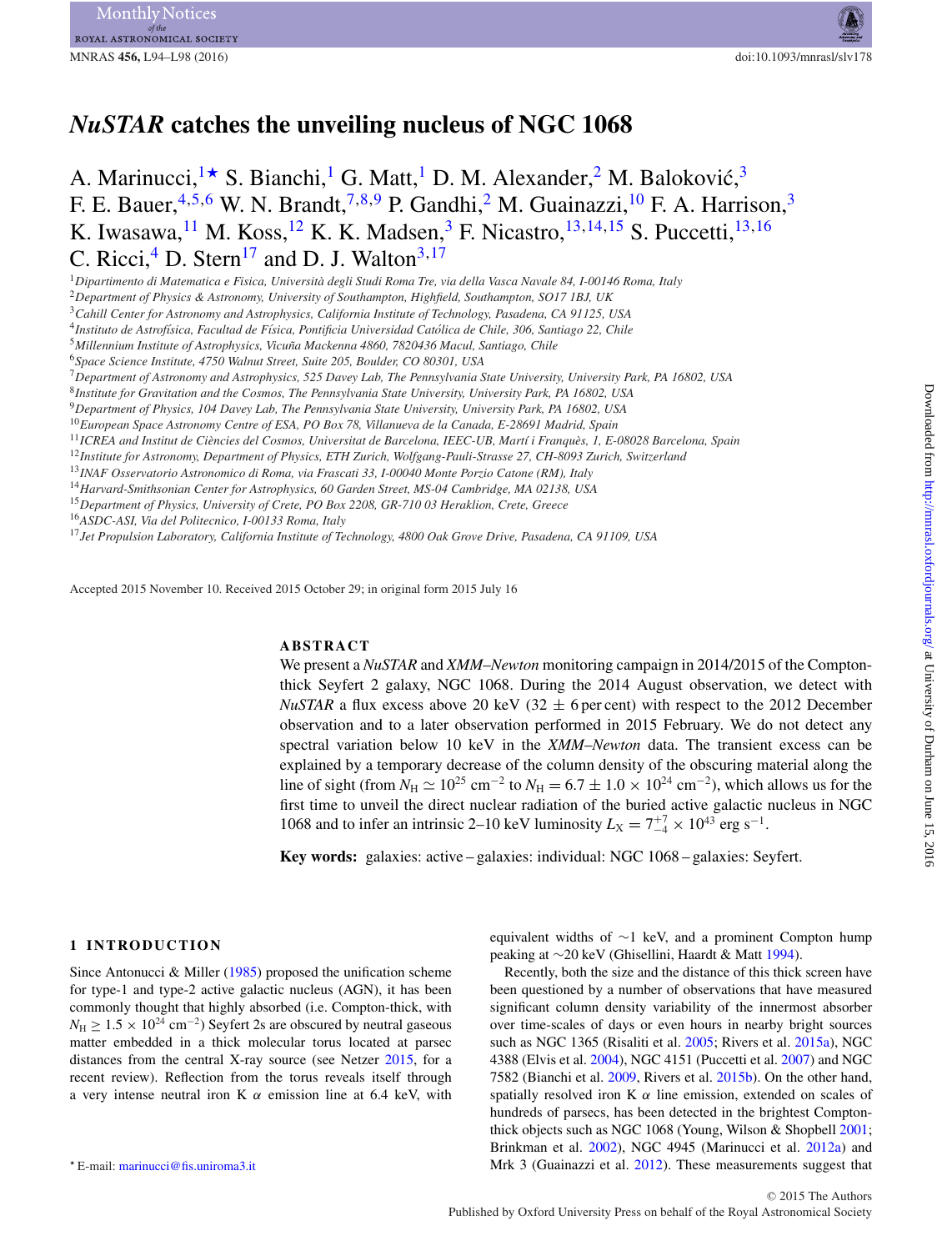different absorbers/reflectors, located on a variety of spatial scales, may contribute (see e.g. Bianchi, Maiolino & Risaliti [2012\)](#page-5-13) to the absorption and reprocessing.

NGC 1068 ( $D_L = 14.4$  Mpc; Tully [1988\)](#page-5-14) is one of the best studied Seyfert 2 galaxies. Indeed, the unification model was first proposed to explain the presence of broad optical lines in its polarized light. In X-rays, it was first studied by *Ginga*, which detected a strong (EW  $\sim$  1.3 keV) neutral iron line (Koyama et al. [1989\)](#page-5-15), an unambiguous sign that we are observing reflected, rather than direct radiation (Matt, Brandt & Fabian [1996\)](#page-5-16). This result was later confirmed by *ASCA* (Ueno et al. [1994;](#page-5-17) Iwasawa, Fabian & Matt [1997\)](#page-5-18) which resolved the iron line into neutral and ionized components. *BeppoSAX* (Matt et al. [1997\)](#page-5-19) found no evidence for transmitted radiation up to 100 keV, implying a column density of the absorbing material in excess of  $10^{25}$  cm<sup>-2</sup>. Matt et al. [\(2004\)](#page-5-20) and Pounds & Vaughan [\(2006\)](#page-5-21) studied the *XMM*–*Newton*/EPIC spectra, and found evidence for an iron overabundance with respect to the solar value.

Recently, Bauer et al. [\(2015\)](#page-5-22) analysed the multi-epoch X-ray spectra of NGC 1068 using different observatories, including 3–79 keV data from *NuSTAR*. They interpreted the broad-band cold reflected emission of NGC 1068 as originating from multiple reflectors with three distinct column densities. The highest  $N_H$  component  $(N_{\text{H, 1}} \simeq 10^{25} \text{ cm}^{-2})$  is the dominant contribution to the Compton hump, while the lowest  $N_H$  component ( $N_{H, 2} \sim 1.5 \times 10^{23}$  cm<sup>-2</sup>) produces much of the line emission. The authors also confirm that almost 30 per cent of the neutral Fe K  $\alpha$  line flux arises from regions outside the central 140 pc.

Guainazzi et al. [\(2000\)](#page-5-23) found evidence for variability, in the 3– 10 keV band, comparing two *BeppoSAX* observations performed about one year apart. Later on, comparing *ASCA*, *RossiXTE* and *BeppoSAX* spectra taken at different epochs spanning a few months, Colbert et al. [\(2002\)](#page-5-24) claimed variations in both the continuum and He-like iron line flux on time-scales as short as four months, using the 2–10 keV energy band. Matt et al. [\(2004\)](#page-5-20), comparing an *XMM*– *Newton* observation with *BeppoSAX* observations performed a few years earlier, found possible evidence for flux variability of both the cold and the ionized reflectors.

We present a joint *XMM*–*Newton* and *NuSTAR* monitoring campaign of NGC 1068, from 2014 July until 2015 February, and report on the discovery of a transient excess above 20 keV.

We adopt the cosmological parameters  $H_0 = 70 \text{ km s}^{-1} \text{ Mpc}^{-1}$ ,  $\Omega_{\Lambda} = 0.73$  and  $\Omega_{\rm m} = 0.27$ , i.e. the default ones in XSPEC 12.8.1 (Arnaud [1996\)](#page-5-25). Errors correspond to the 90 per cent confidence level for one interesting parameter ( $\Delta \chi^2 = 2.7$ ), if not stated otherwise.

### **2 OBSERVATIONS AND DATA REDUCTION**

*NuSTAR*: NGC 1068 was observed by *NuSTAR* with its two coaligned X-ray telescopes five times. The first three times were in 2012 December: those data are discussed in Bauer et al. [\(2015\)](#page-5-22). After that, NGC 1068 was the target of a monitoring campaign with *XMM*–*Newton* composed of four observations, from 2014 July until 2015 February. *NuSTAR* observed the source simultaneously with the third and fourth *XMM*–*Newton* pointings. The Level 1 data products were processed with the *NuSTAR* Data Analysis Software (NUSTARDAS) package (v. 1.3.0). Cleaned event files (level 2 data products) were produced and calibrated using standard filtering criteria with the NUPIPELINE task and the latest calibration files available in the *NuSTAR* calibration data base (CALDB 20150316). Since no spectral variation is found within each observation, we decided to use time-averaged spectra for each epoch. Background light curves are constant within each observation and do not present any flares

due to spurious emission. The background levels are perfectly consistent between the three epochs. We co-added data taken in 2012 December, since no variation was found between those three pointings. The extraction radii for the source and background spectra were 1.5 arcmin each. Net exposure times, after this process, can be found in Table [1,](#page-3-0) for both focal plane modules A and B. The two pairs of *NuSTAR* spectra were binned in order to oversample the instrumental resolution by at least a factor of 2.5 and to have a signal-to-noise ratio (SNR) greater than 5 in each spectral channel.

*XMM*—*Newton*: the monitoring campaign of NGC 1068 with *XMM*–*Newton* was composed of four ∼40 ks observations, starting on 2014 July 10 with the EPIC CCD cameras, the pn (Strüder et al. [2001\)](#page-5-26) and the two MOS (Turner et al. [2001\)](#page-5-27), operated in small window and thin filter mode. Details of the *XMM*–*Newton* observations and analysis can be found in Bianchi et al. (in preparation). The resulting net exposure times can be found in Table [1](#page-3-0) for the EPICpn. Spectra were binned in order to oversample the instrumental resolution by at least a factor of 3 and to have no less than 30 counts in each background-subtracted spectral channel. Cross-calibration constants between the *NuSTAR*-FPMA/B and EPIC-pn are within 10 per cent, in agreement with values presented in Madsen et al. [\(2015\)](#page-5-28).

NGC 1068 hosts a strong Ultra Luminous X-ray source (ULX) near its nucleus already studied in Matt et al. [\(2004\)](#page-5-20). The source (at a distance of ∼28 arcmin from the AGN) is present in our 2014/2015 *XMM* data and we find no differences with respect to the properties discussed in Matt et al. [\(2004\)](#page-5-20): its contribution to the 4–10 keV spectrum is constrained to be  $\leq$ 5 per cent.

### **3 SPECTRAL ANALYSIS**

We start our analysis by checking for variability in the four *XMM*– *Newton* spectra obtained between 2014 July and 2015 February. In our analysis, we only consider data above 4 keV due to the strong contribution at lower energies from distant photoionized, extra-nuclear emission, which will be discussed in Bianchi et al. (in preparation). No differences are found between the spectra, nor do we find differences between the new data set and the one taken in 2000 July, we refer to Bianchi et al. (in preparation) for details. Applying the model discussed in Matt et al. [\(2004\)](#page-5-20) for the old *XMM* observation to the new 5–10 keV pn spectra, we infer that the flux of the narrow core of the iron K  $\alpha$  line is constant within 5 per cent. The best fit of the four spectra is shown in Fig. [1,](#page-3-1) no spectral or flux variations are apparent.

Since no significant changes are found between the *XMM* spectra, we used only the observation simultaneous to the high-energy transient event (ObsId 0740060401: Table [1,](#page-3-0) Fig. [2\)](#page-3-2) and then included *NuSTAR* FPMA and FPMB spectra from observations performed in 2012 December, 2014 August and 2015 February. The final data set is therefore comprised of seven spectra: one *XMM* spectrum taken in 2014 August and three pairs of *NuSTAR* spectra taken in 2012, 2014 and 2015. We only considered *NuSTAR* data above 8 keV because *XMM* spectra have higher spectral resolution and higher SNR in the Fe K $\alpha$  energy range.

We then apply the best-fitting model discussed in Bauer et al. [\(2015\)](#page-5-22) to our *XMM*+*NuSTAR* 4–79 keV data set. This model fits data from 1996 until 2012 from multiple X-ray observatories. The authors found, using MYTORUS tables (model M2d), that the reflecting material is composed of three distinct components with  $N_{\text{H, 1}} \simeq 10^{25} \text{ cm}^{-2}$ ,  $N_{\text{H, 2}} = (1.5 \pm 0.1) \times 10^{23} \text{ cm}^{-2}$  and  $N_{\text{H},3} = (5.0^{+4.5}_{-1.9}) \times 10^{24} \text{ cm}^{-2}$ .  $N_{\text{H},1}$  is the absorbing column density along the line of sight. *Chandra* observations show that the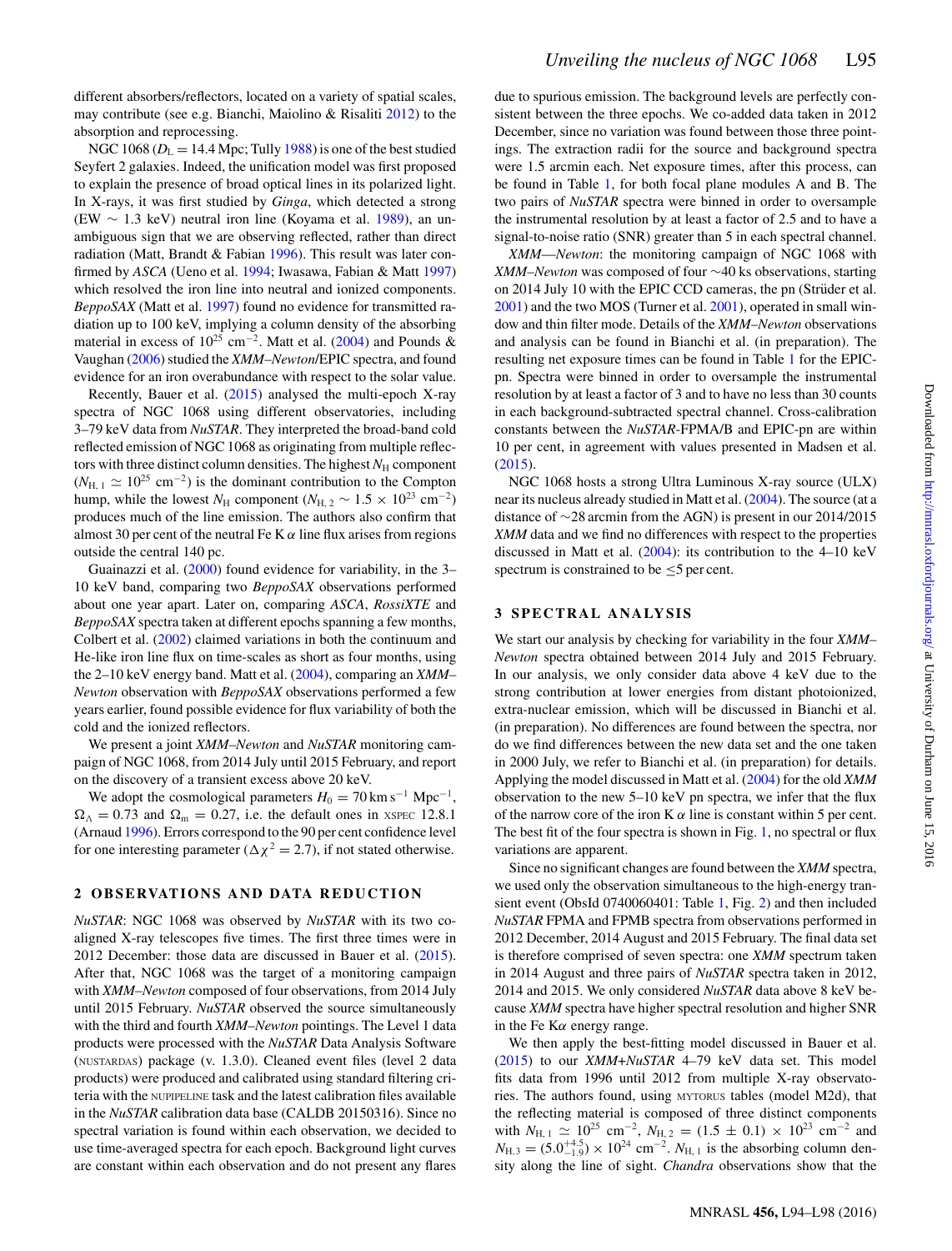|  |  |  |  | <b>Table 1.</b> Observation log for the <i>NuSTAR</i> and <i>XMM-Newton</i> monitoring of NGC 1068. |  |  |  |
|--|--|--|--|-----------------------------------------------------------------------------------------------------|--|--|--|
|--|--|--|--|-----------------------------------------------------------------------------------------------------|--|--|--|

<span id="page-3-0"></span>

| Obs. ID     | Date             | $Exp.$ time $(ks)$ | 4–20 keV count rate (cts $s^{-1}$ ) | 20–80 keV count rate (cts $s^{-1}$ ) |                   |                   |
|-------------|------------------|--------------------|-------------------------------------|--------------------------------------|-------------------|-------------------|
|             |                  |                    | <b>FPMA</b>                         | <b>FPMB</b>                          | <b>FPMA</b>       | <b>FPMB</b>       |
| 60002030002 | 2012-12-18       | 57 <sub>2</sub>    |                                     |                                      |                   |                   |
| 60002030004 | 2012-12-20       | 48                 | $0.1579 \pm 0.0011$                 | $0.1494 + 0.0011$                    | $0.0324 + 0.0006$ | $0.0286 + 0.0006$ |
| 60002030006 | 2012-12-21       | 19 <sub>1</sub>    |                                     |                                      |                   |                   |
| 60002033002 | 2014-08-18       | 52                 | $0.1556 + 0.0018$                   | $0.1456 + 0.0018$                    | $0.0417 + 0.0010$ | $0.0387 + 0.0010$ |
| 60002033004 | $2015 - 02 - 05$ | 53                 | $0.1573 + 0.0018$                   | $0.1444 + 0.0017$                    | $0.0329 + 0.0009$ | $0.0285 + 0.0008$ |
|             |                  |                    | 4–10 keV Count rate (cts $s^{-1}$ ) |                                      |                   |                   |
|             |                  |                    | EPIC-pn                             |                                      |                   |                   |
| 0740060201  | $2014 - 07 - 10$ | 44                 | $0.1593 + 0.0022$                   |                                      |                   |                   |
| 0740060301  | 2014-07-18       | 39                 | $0.1540 + 0.0021$                   |                                      |                   |                   |
| 0740060401  | 2014-08-19       | 37                 | $0.1537 + 0.0021$                   |                                      |                   |                   |
| 0740060501  | 2015-02-03       | 37                 | $0.1625 \pm 0.0025$                 |                                      |                   |                   |

<span id="page-3-1"></span>

**Figure 1.** Best fit of the four EPIC-pn spectra, with residuals. Black, red, green and blue data points indicate observations performed on 2014 July 10, July 18, August 19 and 2015 February 3, respectively.

<span id="page-3-2"></span>

spectral features attributed to the  $N_{\text{H, 1}}$  and  $N_{\text{H, 2}}$  components arise from the central 2 arcsec only, while  $N_{\text{H, 3}}$  corresponds to regions outside the central 2 arcsec.  $N_{\text{H}1}$  and  $N_{\text{H}2}$  contribute primarily to the Compton hump, while  $N_{\text{H},2}$  and  $N_{\text{H},3}$  provide dominant contributions to the Fe K lines (Bauer et al. [2015\)](#page-5-22).

For this analysis, the normalizations of the absorbed, scattered and line emission in MYTORUS tables were kept tied together (coupled reprocessor solution; Yaqoob [2012\)](#page-5-29): further details about this solution can be found in Bauer et al. [\(2015\)](#page-5-22). Applying their best-fitting model to our data set, we find  $\chi^2$ /dof = 1166/896 = 1.30 because the model does not reproduce well the 2014 August *NuSTAR* data (Fig. [2,](#page-3-2) left-middle panel). Indeed, Fig. [2](#page-3-2) and Table [1](#page-3-0) show that there is a  $32 \pm 6$  per cent flux increase above 20 keV and a clear additional spectral feature in the *NuSTAR* observation taken in 2014 August.

We first model this excess by leaving the column density  $N_{\text{H}_1,1}$ (along the line of sight) free to vary in the 2014 spectra, which results in a significant improvement of the fit ( $\Delta \chi^2 = 177$  for one additional free parameter). A marginal improvement is found when we also leave the normalization of the primary component free to vary ( $\Delta \chi^2 = 10$  for one additional free parameter), for a final  $\chi^2$ /dof = 979/894 = 1.09; no strong residuals are seen



Figure 2. Best-fitting models, spectra and residuals are shown. The 2014 August EPIC-pn spectrum and the 2012 FPMA/B spectra are plotted as grey circles. The 2014 FPMA and FPMB data are overplotted in the top-left panel in red and orange, respectively. The new 2015 FPMA and FPMB data are overplotted in the top-right panel in blue and cyan, respectively. Middle panels show residuals of the two 2014 and 2015 data set to the 2012 best-fitting model (black solid line). Bottom panels show residuals to a model in which the column density and the nuclear flux are left free in the new observations (red and blue solid lines). See the text for details.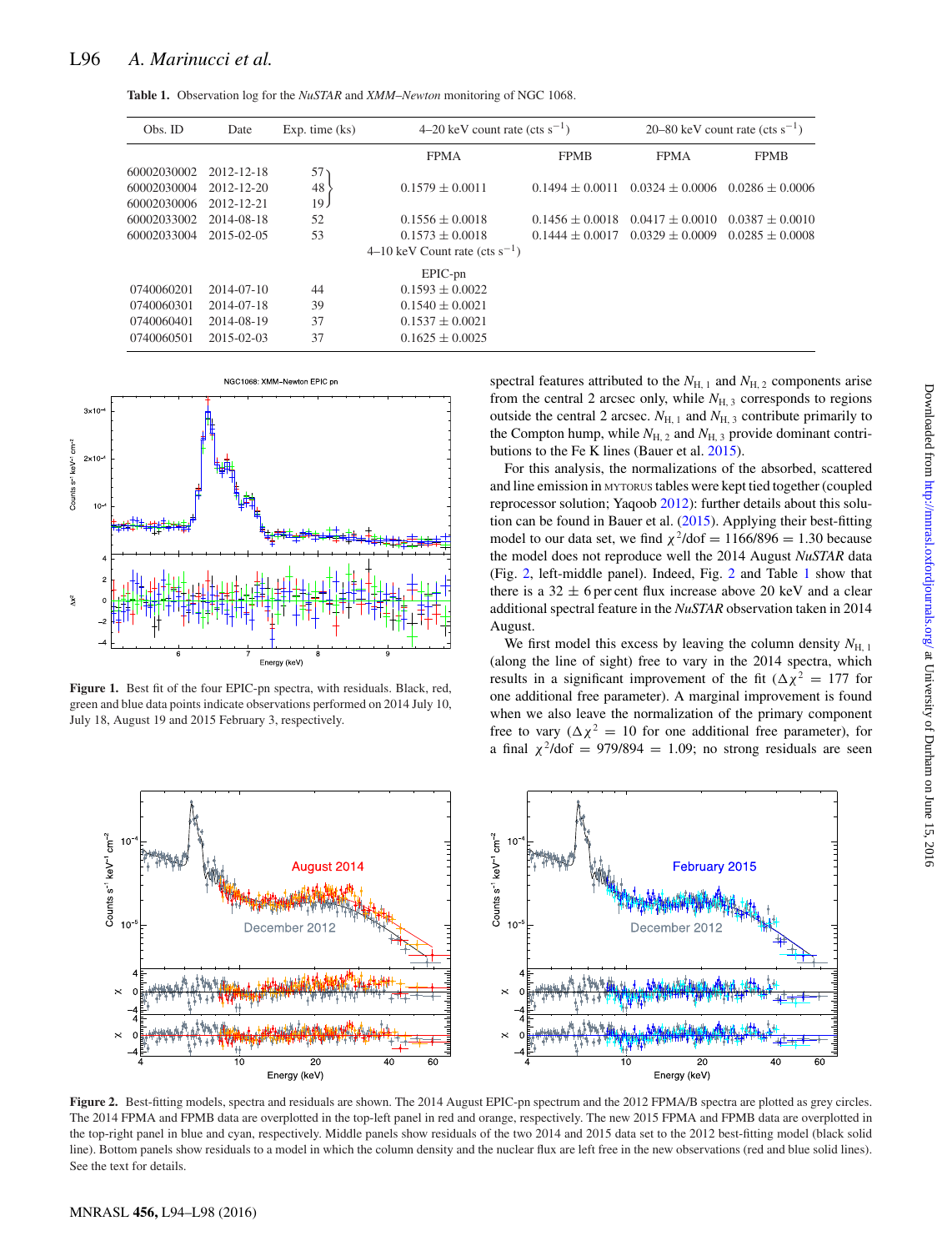<span id="page-4-0"></span>

**Figure 3.** Contour plots between the column density along the line of sight and the intrinsic 2–10 keV luminosity. Grey, red and blue lines represent contours for 2012, 2014and 2015 data sets, respectively. Boldest to thinnest contours indicate 99 per cent, 90 per cent and 68 per cent confidence levels. Vertical orange and purple stripes indicate the 2–10 keV intrinsic luminosities inferred from the mid-IR and [O III] observed luminosities with their relative dispersions from Gandhi et al. [\(2009\)](#page-5-30) and Lamastra et al. [\(2009\)](#page-5-31).

throughout the whole 4–79 keV energy band (Fig. [2,](#page-3-2) bottom panels). Best-fitting values for the column density along the line of sight and for the nuclear component normalization are  $N_{\text{H, 1}} = (6.7)$  $\pm$  1.0) × 10<sup>24</sup> cm<sup>-2</sup> and A<sub>nucl</sub> = 0.9<sup>+1.0</sup> ph cm<sup>-2</sup> s<sup>-1</sup> keV<sup>-1</sup> at 1 keV, respectively. This normalization leads to an unabsorbed 2–10 keV luminosity  $L_X = 7\frac{+7}{-4} \times 10^{43}$  erg s<sup>-1</sup>, which is consistent with the value presented in Bauer et al. [\(2015\)](#page-5-22), within the error bars (Fig. [3\)](#page-4-0). The intrinsic luminosity presented in Bauer et al. [\(2015\)](#page-5-22) is L<sub>X</sub> = 2.2 × 10<sup>43</sup> erg s<sup>-1</sup> and indeed, the authors state that it is a factor of ∼1.6 lower than the one derived from the mid-IR to X-ray relation in Gandhi et al. [\(2009\)](#page-5-30) (which is the orange vertical stripe in Fig. [3\)](#page-4-0). However, we note that at high column densities, the derived intrinsic luminosity is highly dependent on the (unknown) geometry of the absorber (e.g. Matt, Pompilio & La Franca [1999\)](#page-5-32). The fit does not improve if we leave the normalization and column density of the 2015 spectra free to vary, indicating that there is no difference between the 2012 and 2015 data sets. Residuals around 25–30 keV in both 2014 August and 2015 February observations (Fig. [2,](#page-3-2) middle and bottom panels) may be ascribed to residual instrumental features in the NuSTAR ARFs (see figs 7 and 8; Madsen et al. [2015\)](#page-5-28). If we include the instrumental background emission lines between 22 and 35 keV, no significant variations in the best-fitting parameters are found. This effect represents ∼2 per cent of the total 20–80 keV flux in the 2014 August observation and ∼7 per cent of the observed flux excess, in the 20–80 keV energy band. Fig. [3](#page-4-0) shows the contour plots between the column density along the line of sight (the one directly obscuring the primary continuum) and the intrinsic 2–10 keV nuclear luminosity extrapolated from the de-absorbed best fit from the primary continuum for the three *NuSTAR* data sets (colours as in Fig. [2\)](#page-3-2). The inferred X-ray luminosity  $L_X \sim 10^{43}$ –10<sup>44</sup> erg s<sup>-1</sup> is almost four orders of magnitude greater than usually observed in ULXs (Swartz et al. [2004;](#page-5-33) Walton et al. [2011\)](#page-5-34): the lack of variations below 10 keV and the sharp cutoff in ULX spectra above 20 keV (Bachetti et al. [2013;](#page-5-35) Walton et al. [2013,](#page-5-36) [2014,](#page-5-37) [2015\)](#page-5-38) lead us to conclude that this transient excess cannot be attributed to the ULX in the NGC 1068 FOV.

We then considered the possibility that the high-energy excess in the 2014 August observation might be due to a rise in the reflected emission only, due to matter with  $N_H \sim 10^{25}$  cm<sup>-2</sup>. The only way to have a variation in the Compton hump without an associated variation in the iron line is for the reflector to be almost completely self-obscured. Indeed, fits show that the inclination angle of the reflector would have to be larger than 87◦, assuming a toroidal configuration. We therefore conclude that this interpretation, while not impossible, is unlikely.

#### **4 DISCUSSION**

We interpret the high-energy excess detected in the 2014 August *NuSTAR* spectra as the first unveiling event ever observed in NGC 1068, in which there is a drop in the column density along our line of sight. If we take into account the mid-IR and [O III] luminosities as proxies of the intrinsic nuclear luminosity, we have additional pieces of information to add to the contour plots shown in Fig. [3.](#page-4-0) The vertical orange lines represent the intrinsic 2–10 keV luminosity inferred from the mid-IR luminosity (Gandhi et al. [2009\)](#page-5-30). Purple lines indicate the intrinsic 2–10 keV luminosity calculated from the extinction-corrected [O III] luminosity (Marinucci et al.  $2012b$ ) using the [O  $\text{III}$ ]–X-ray relation from Lamastra et al. [\(2009\)](#page-5-31). Contour plots show that the intrinsic X-ray luminosity for the three observations is consistent with those inferred using other proxies, and all the spectral difference can be attributed to a change in the absorbing column density, from  $N_H > 8.5 \times 10^{24}$  cm<sup>-2</sup> in the 2012 observation to  $N_{\text{H, 1}} = (5.9 \pm 0.4) \times 10^{24} \text{ cm}^{-2}$  in 2014 (Fig. [3,](#page-4-0) using 90 per cent confidence level for two interesting parameters).

Assuming the bolometric correction from Marconi et al. [\(2004\)](#page-5-40), we infer  $L_{bol} = 2.1_{-1.4}^{+3.2} \times 10^{45}$  erg s<sup>-1</sup>, in agreement with Hönig, Prieto & Beckert [\(2008\)](#page-5-41). The black hole mass of NGC 1068 is estimated to be  $\simeq 1 \times 10^7$  M<sub>O</sub> (Greenhill et al. [1996;](#page-5-42) Lodato & Bertin [2003\)](#page-5-43). For consistency with the mid-IR and [O III] luminosities (Fig. [3\)](#page-4-0), we take the lower value  $L_{bol} = 7 \times 10^{44}$  erg s<sup>-1</sup>, leading to an accretion rate  $\eta_{\text{edd}} \sim 0.55$ , confirming the highly accreting nature of the source.

Absorption variability is common when observations performed months to years apart are compared (Risaliti, Elvis & Nicastro [2002\)](#page-5-44), and has been found on time-scales of hours to days in several sources. However, even in the so-called changing-look AGN (sources that switched from the Compton-thick to the Compton-thin state and vice versa) an eclipsing/unveiling event affecting only the spectrum above 10 kev has never been observed: we emphasize that this is the first time that a Compton-thick unveiling event of this kind has been reported. We note that this is different from the intrinsic variability recently reported for the Compton-thick AGN NGC 4945 (Puccetti et al. [2014\)](#page-5-45). Our finding is supporting a clumpy structure of the obscuring material along the line of sight (Nenkova et al. [2008\)](#page-5-46).

In this scenario, we do not have a single, monolithic obscuring wall, but the total column density along the line of sight is the sum of the contributions from a discrete number of clouds. The *NuSTAR* sensitivity above 10 keV allowed us to infer only a lower limit on the column density variation ( $\Delta N_{\rm H} \simeq 2.5 \times 10^{24} \text{ cm}^{-2}$ ) but greater changes could have occurred (top-left corner of Fig. [3:](#page-4-0) the parameter space with  $N_{\text{H}} > 8.5 \times 10^{24} \text{ cm}^{-2}$ ) but were not measurable with our data. Further monitoring of NGC 1068 could provide constraints on the number of clouds and their distance from the illuminating source.